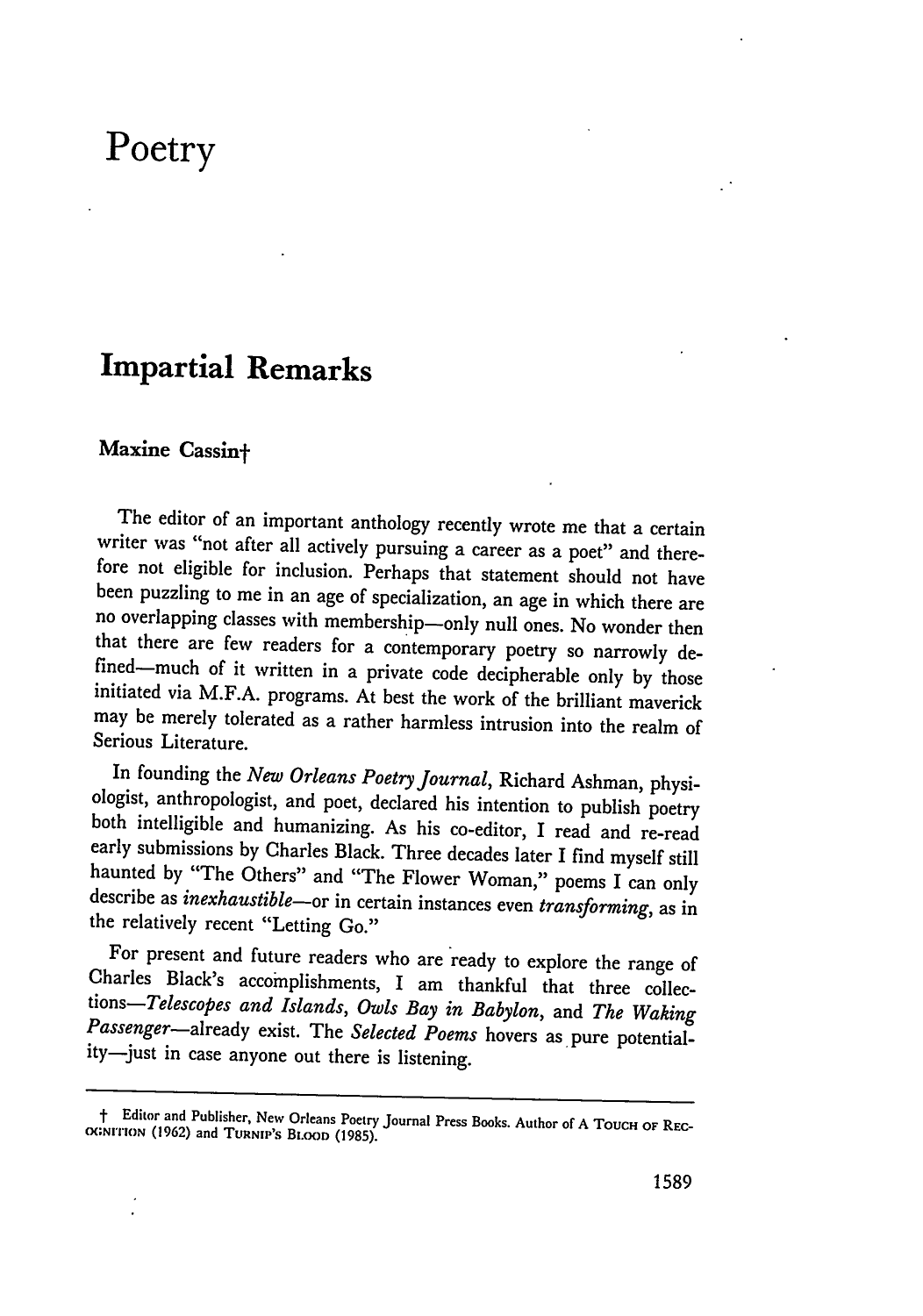## **POEMS BY CHARLES BLACK**

### *The Flower Woman*

She was a battered leathery old woman. She carried a big board with gardenias and roses From bar to bar. I rarely saw a sale, But she must have sold enough to make it worth while. Just about midnight, when ideas are born, I saw her come in and got the whole idea In a flash. I called her over and stood up. I picked at her board and told her, "Give me a good one," And I paid her, and I said, "I'll need a pin," Just a little roughly, not enough for her To be sure of rudeness, just enough to sound As though I didn't see her there at all. Then, as you've guessed, I leaned down over her And pinned the corsage on her plain cloth coat. She took it quite hard. "Nobody ever, ever Before!" was the clearest I heard, again and again. All through the night she came back on her rounds And smiled through smoke and pointed at the flowers That were really hers. I turned back to my table. Walter said, "That was a touch! You are a master Of the grand manner, boy!" and of course I saw What the whole thing had been about.

I think

Maybe once a week about the flower woman, And I ask, "Would I have thought of it at all Or done it at all, just for the flower woman?" But the question now is only an exercise, A reminder only, for I know the answer, Or rather I know the question is unreal, For I see in the depth that comes of taking something Out and looking at it from all sides and in all Moods through the years, that I as well could be Trunk of an oak, a lightning bug in August, A narwhal, or a crow, or anything Said no to by the last cell of my blood, As I could have pinned those flowers on her coat Thoughtless, and to be thoughtless, of myself And of Walter and of the girls across the bar.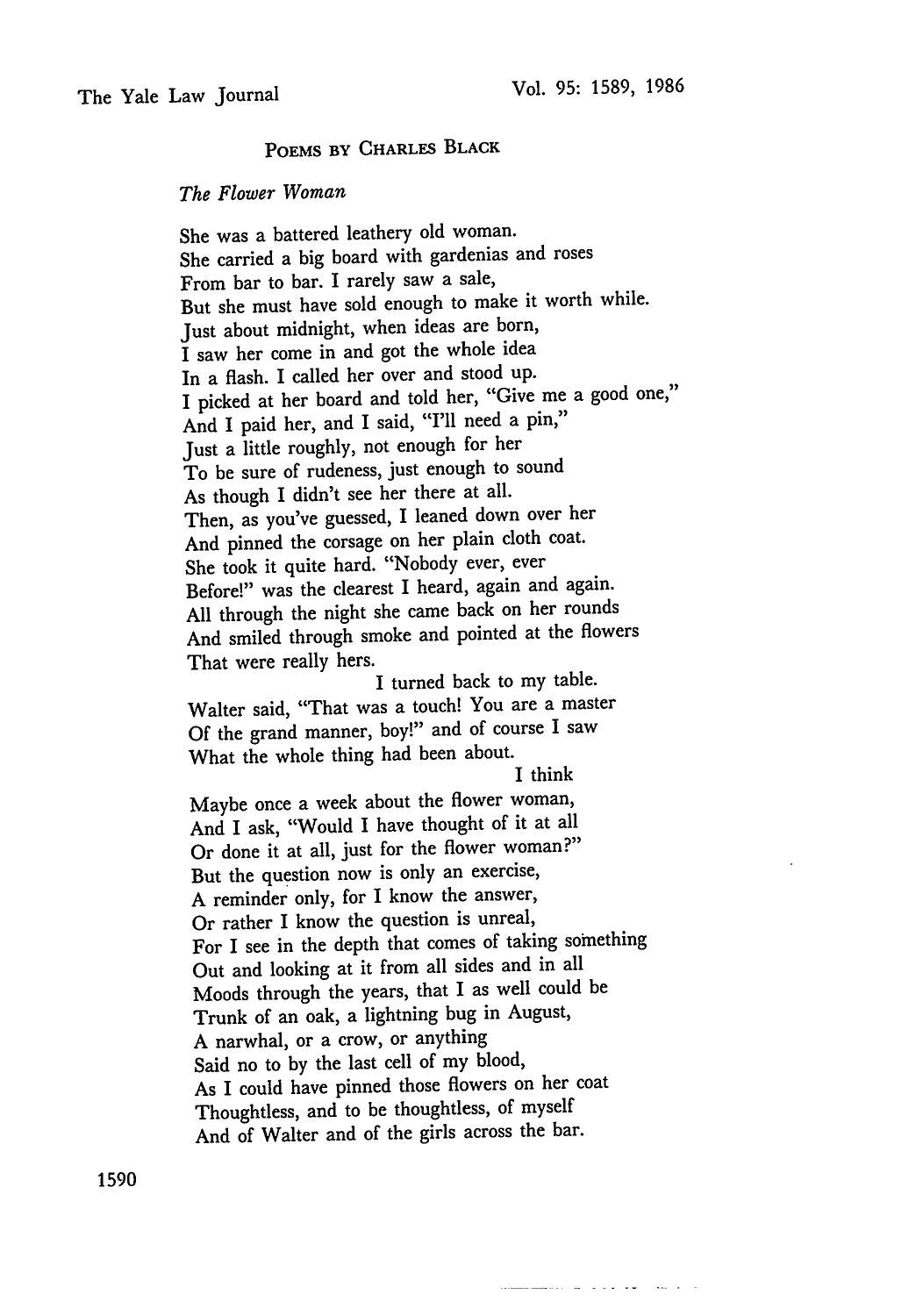Even more: It's not as though I couldn't now Hit a high C, or lift myself to the moon. I would know how to try to do these things. I could imagine myself having succeeded. I cannot think of a step that I could take Toward pinning on those flowers just for her. I can only see the trap in ways that might Seem plausible at first, for every one That's not mere self-delusion and return Of the same old thing by another door, might change What after all is only vanity, Silly, ridiculous, to something else, Something altogether different and quite deadly, Like a river that's a nuisance, and they build Levees, and the river silts its channel higher and breaks from height, and widely ruins and kills. And this has taught me much about vocation, For I think there may be other men who could Have done what I could not, and I look for much From the blessing of such, if there are, and I would call them By their proper name, though tarnished now with use. And I who never can pin flowers on As they would do, let me accept my making Other than an oak or a lightning bug, and look To the door for the flower woman and be glad If the wish to hear what Walter may say about it, And the wish to hear what my insides say about it, After all, quite unimportant in a way Though everything in still another way, Lead me to buy the flowers and pin them on.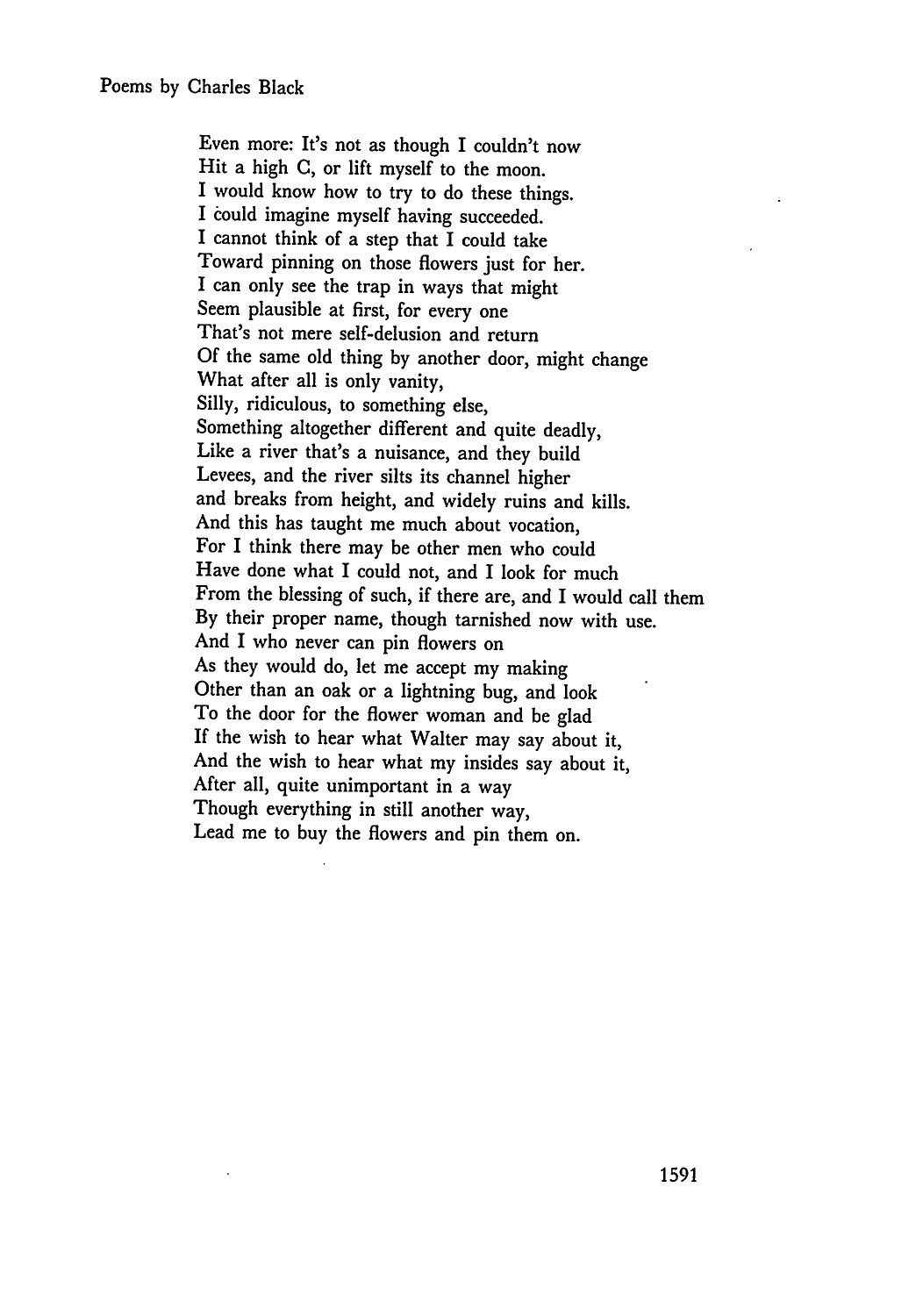#### *The Others*

Every man with a family and a fire Has another family without a fire.

His family swirls in cracked leaves on the Circle By the Park (How cold this wind is!) It diminishes To nothing, down the smoked bluish perspective Of avenues. It is crowded into waves Packed by the gale (how cold!) across the river.

His family spent itself in the play of rain. Now it lies in snow, in the blankness of plain snow Under short suns, inexplicably melting On sidewalks, drifting deep against a fence, Clinging to the metal for rest as night comes on.

His children beckon in those crossing gusts Under lamps, they dart in lights from sudden doors, They have nothing to do with stars, but he can hear them Against the fixed stars as they are blown away, And he cannot ask himself what it is they are crying.

#### *Letting Go*

In process of letting go the breath, Moment for relieving your eyes' ache, You see bark patterns, a child's hand Catching and throwing, next to the tree.

You have to relive all your days To receive the gift of surprise At words you didn't quite hear, once riding. Do what you can; everything will come

In memory if never in experience. Revisit, retell. Love sounds deeper Out of time than in time. Act love Imperfectly; you will remember love itself.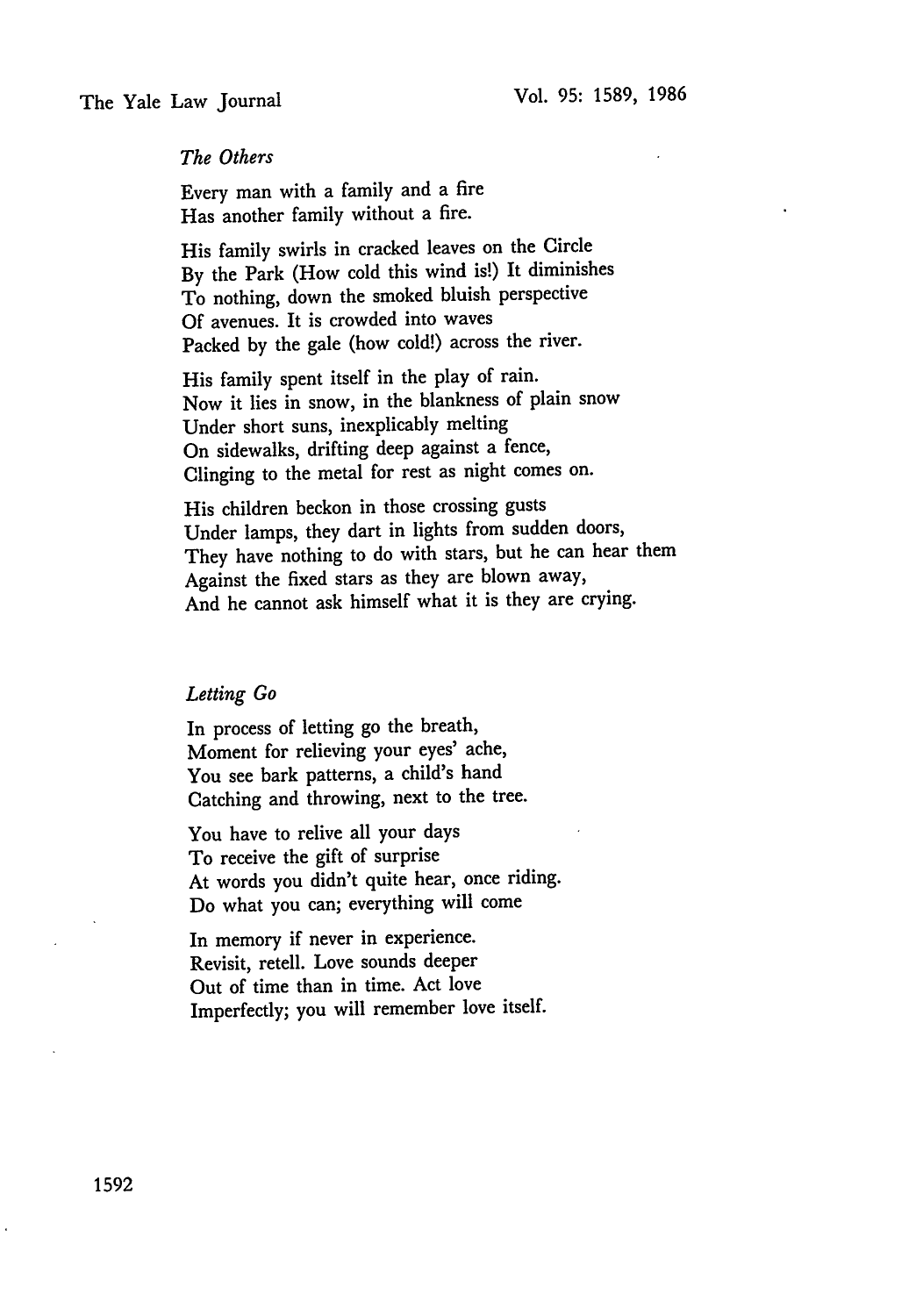#### *The Ones Who Died Young* for Bob Eckhardt

I am troubled tonight, Bob. There were so many Who died young. They are all grown up now In nothing or in a kingdom. Still,

May it not be a grace, this dying young? There is no bound set then, Nor anything much for which to answer.

We have lived our way out of the people Who wonder who they are entirely; There are matters to answer for. So be it.

But let us think of the ones who died young. Only consider, Bob, when we are gone Nobody at all will have seen their faces;

And who knows, they may be moved to plead In their young voices, these young dead, For yet some grace of wonder in you and me,

For sufficiency in our answers. Perhaps They are the wiser by death, and know That all of us die young, as they died.